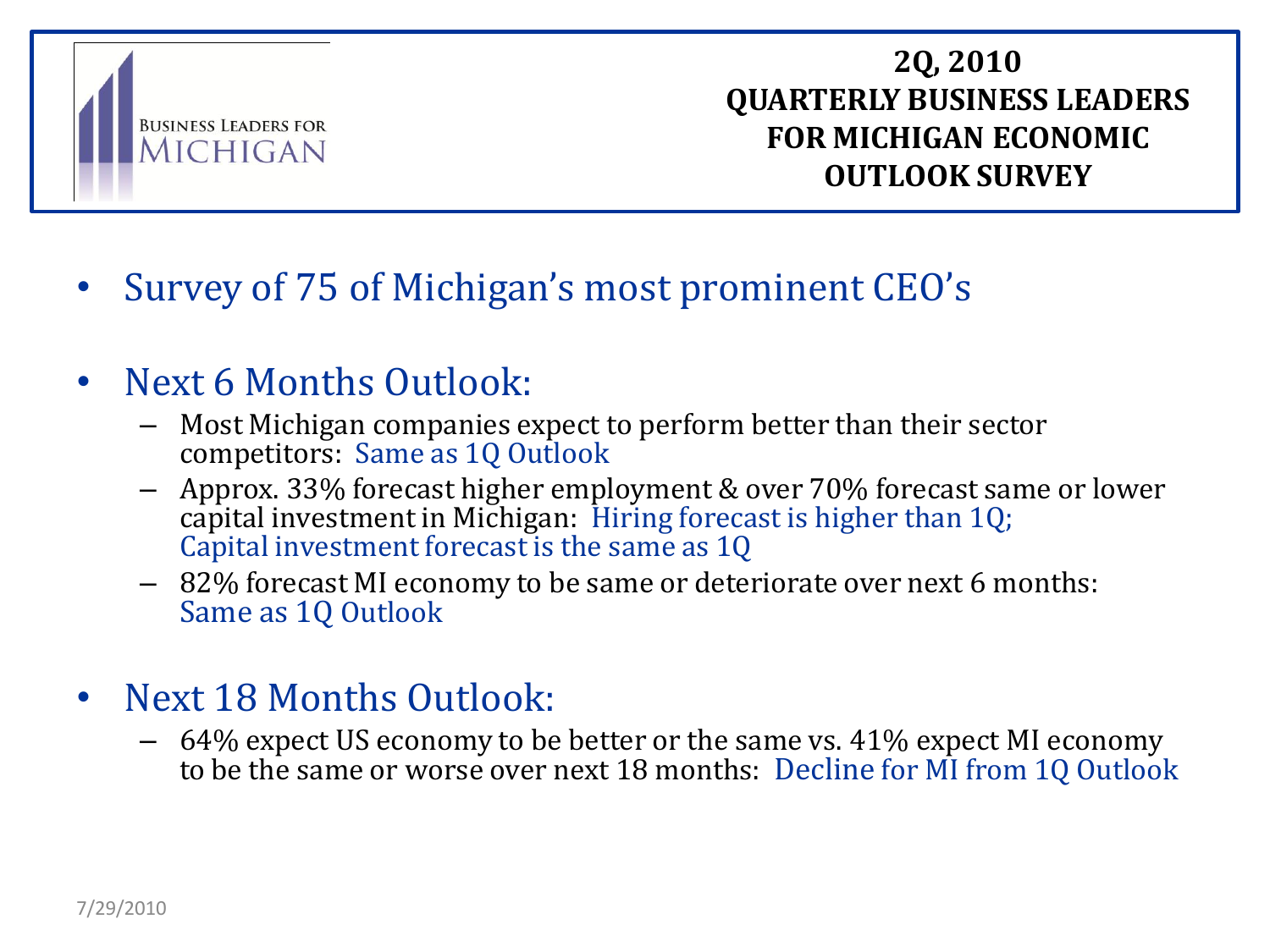

## **2Q, 2010 QUARTERLY BUSINESS LEADERS FOR MICHIGAN ECONOMIC OUTLOOK SURVEY**

## **Overall Outlook: Next 6 Months**

#### **Michigan Investment: Next 6 Months**